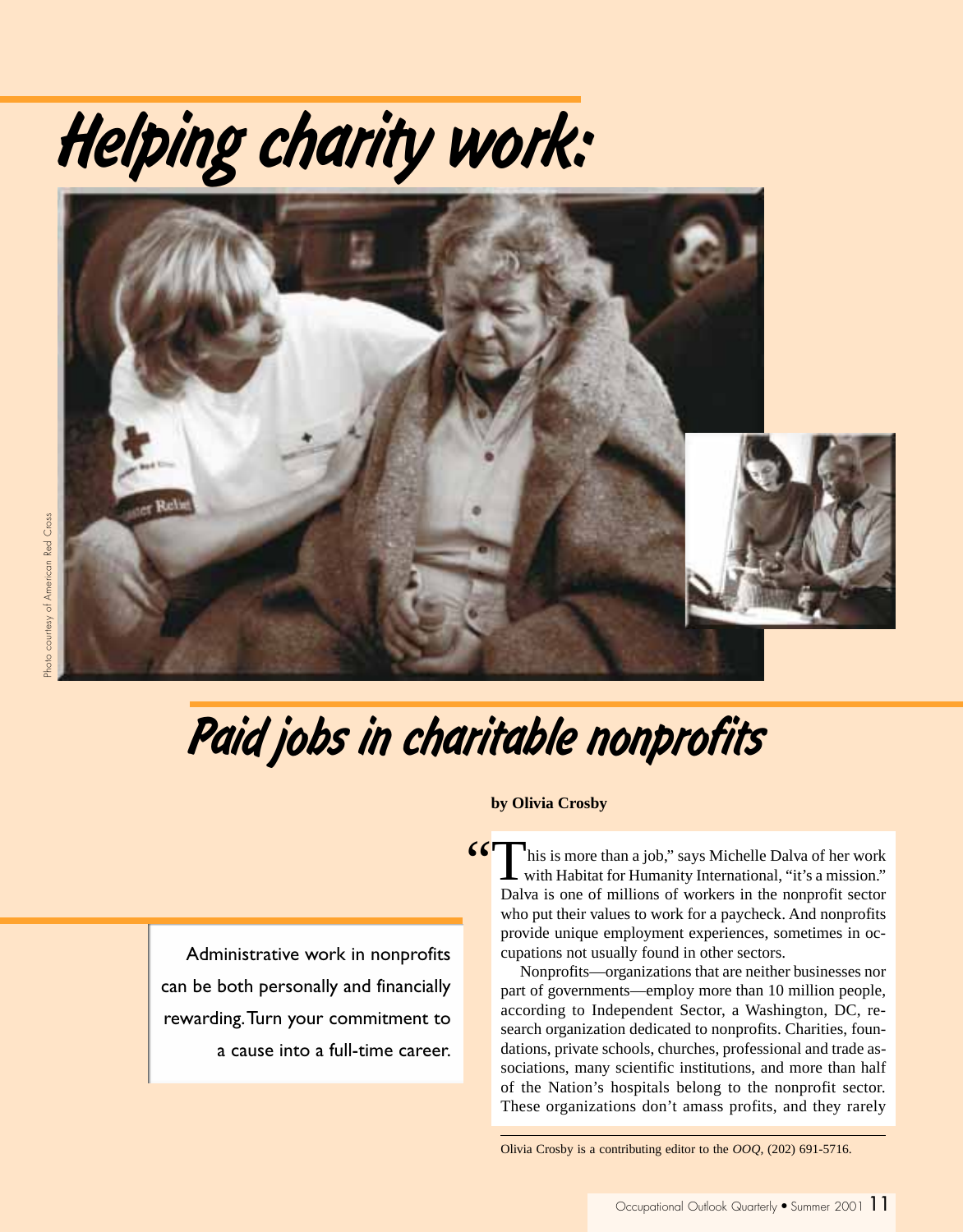pay Federal taxes. But for many workers, they do make good employers.

Some jobseekers overlook nonprofits, assuming that opportunities are limited and salaries are uniformly low. In reality, nonprofits include nearly every type of occupation. The Bureau of Labor Statistics (BLS) does not distinguish between nonprofit and for-profit establishments, so it does not have employment or earnings data for workers in nonprofits. Although salaries for workers in nonprofits are often lower than those for employees in profit-making organizations, many nonprofit workers earn high salaries—well above the average for all workers.

Charitable nonprofits work for diverse causes, from homelessness, hunger, and health to education, the environment, and the arts. But the desire to help a cause is only the first step to a good career match. As nonprofit Chief Executive Officer James McClelland says, "If you want to be happy in a job, be sure you like what you'll be doing every day."

Keep reading to see if you might like the daily work of a nonprofit career. This article describes five behind-the-scenes occupations found in almost every type of charitable nonprofit. On the following pages, you'll learn about the duties of these occupations, some of the rewards and challenges of the work, and some ways to prepare for it. The sidebar on pages 18-19 highlights some nonprofit occupations that serve the public directly and are found only in particular types of causes.

The article does not describe jobs specific to nonprofit labor unions, professional associations, or trade associations. These groups exist primarily to benefit their members; thus, many of the occupations they include are not found in other nonprofits.

#### **Careers backing the cause**

Charitable nonprofiits tackle problems, conduct research, fight for their points of view, fund the arts, and do a myriad of other tasks. Resources are required for almost any of these activities to succeed. It also takes organization, new ideas, and a connection to the community. A unique group of workers makes sure nonprofits have these things and whatever else is needed.

This group recruits and trains volunteers, solicits donations, publicizes the nonprofit's mission, and focuses its goals. In organizations with only one staff member, this person does all these tasks with the help of volunteers. In larger organizations, work is divided into specialized, paying occupations.

#### **Managers of volunteers**

Every day, 50 to 100 volunteers come to Martha's Table, a nonprofit service organization in Washington, DC, that distributes food to the homeless and runs a daycare center and tutoring program. Volunteers make up the bulk of the charity's labor force, and they come in large part because of the efforts of Director of Volunteers Juliet Orzal. Orzal turns volunteers' enthusiasm into results, creating jobs for volunteers and then recruiting, training, and thanking the people who fill them. In the process, she discovers—and puts to use—volunteers' hidden talents.

Managers of volunteers, sometimes called volunteer coordinators, analyze the mission of a nonprofit to find ways for volunteers to help. They ask the paid staff to describe the work that needs to be done and then write specific job descriptions for volunteers to fill.

Next, they search for a willing workforce. Managers contact local schools, churches, community groups, and businesses, making phone calls and presentations. They find a way to fit volunteers' hopes and schedules with the needs of the organization. Arranging both short- and long-term assignments on weekends and evenings increases the chances of finding volunteers, as does creating programs for people of different ages and skill levels. "A major trend," says Theresa Zechowski, manager of volunteer services at Children's National Medical Center in Washington, DC, "is to create programs for families to do together."

When volunteers apply for a job, managers interview them to identify their skills, interests, and potential time commitment. "People call or walk in, and I ask questions and show an interest in them," says Orzal. "Sometimes, I find out they have a skill, like teaching, that fits with a program they didn't know we had."

Finding the right posts for volunteers takes insight into personalities. "They're doing work and not getting paid," says Orzal. "You have to find out what motivates them and set up assignments that will give them fulfillment."

Volunteers starting work usually receive training from managers. Training might range from a short orientation and demonstration at the beginning of the day to a series of classes designed to teach specialized skills. Volunteer coordinators at Children's National Medical Center, for example, organize and direct a 6-day training program for volunteers. They design a curriculum and find hospital experts, such as nurses, doctors, and childlife experts, to teach volunteers how to entertain and interact with patients and to maintain infection-free environments. The managers teach some of the classes themselves. Their goal is to make sure their recruits know what to expect.

Even after the training period, managers of volunteers are an important resource for volunteers. "I talk to volunteers every day to find out how they are and if they need anything," says Michelle Dalva, director of volunteer services at Habitat for Humanity International in Americus, Georgia. Her volunteers live on site, so Dalva ensures that their living quarters are in order and that they know about activities in the community.

Showing appreciation is another major responsibility of managers of volunteers. "Volunteers need to know their work is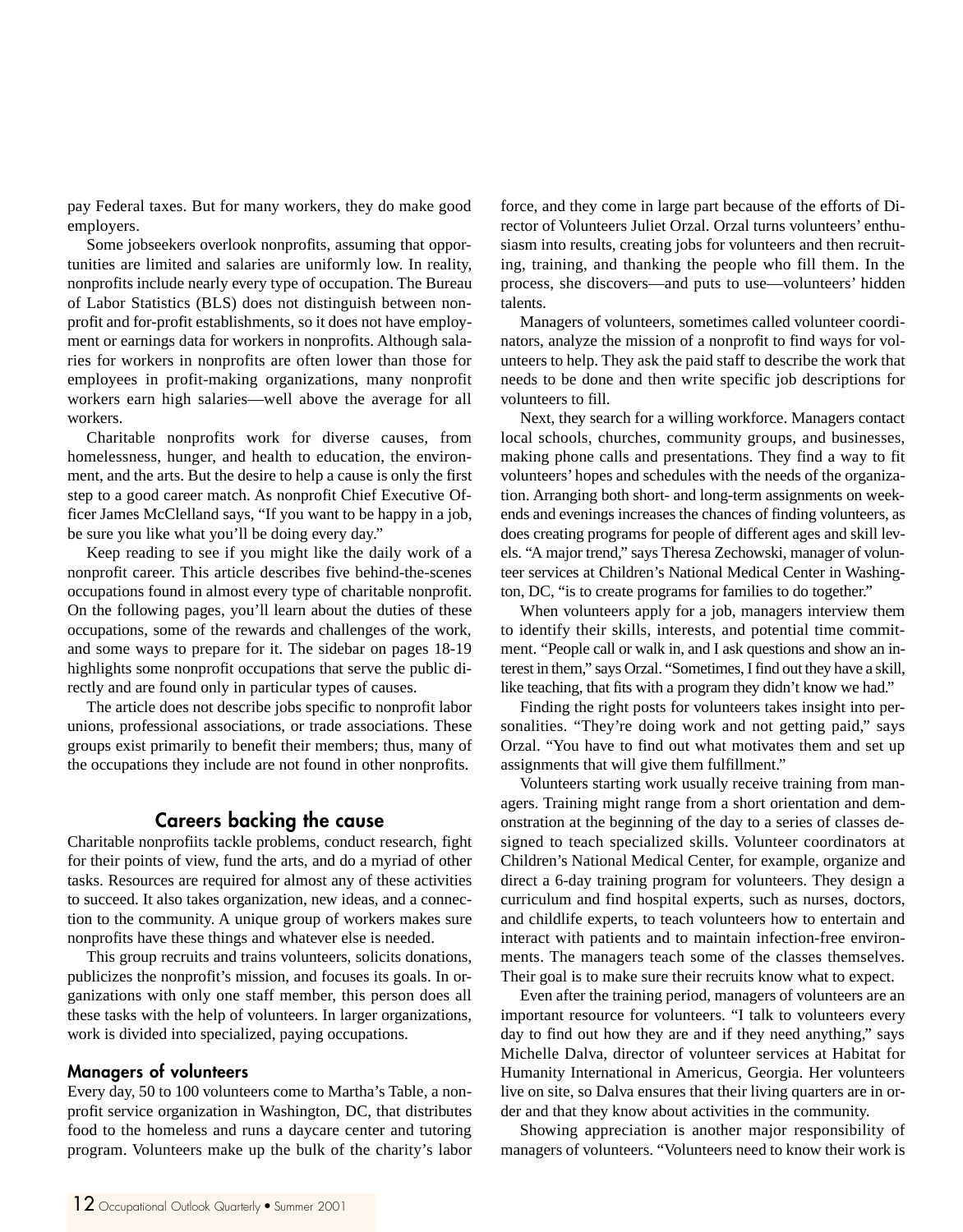

Managers of volunteers recruit, schedule, train, and thank the unpaid staff who are vital to a nonprofit's mission. These managers may need knowledge of an occupation or industry such as construction, for home-building projects to prepare volunteers for tasks.

valued," says Dalva. Showing volunteers their worth could be as simple as saying "thank you," but it also includes more formal recognition, ranging from small ceremonies to elaborate banquets with speakers and award presentations. Managers of volunteers budget for and organize these events.

Like human resource managers in the business world, volunteer managers also have administrative tasks. They record each volunteer's hours on the job. They create forms and applications for volunteers to fill out and conduct reference checks. They create a schedule to make sure volunteers are onsite when needed—a task that can be challenging, especially when some volunteers change their plans without warning. "The most stressful part of the job," says Orzal, "is when a big group of volunteers doesn't show. The food still has to go out, so I start making calls to a dedicated corps of volunteers I have met over the years."

**Traits and training.** Managers of volunteers need flexibility. They often have to abandon their planned work to help volunteers solve unexpected problems. "You can't be too task oriented," says

Zechowski. "You can't mind being interrupted."

At the same time, managers need to stay organized so they can keep the program running smoothly. "Volunteers and staff look to you to provide structure," says Zechowski.

Experience with technology is another asset. Computer proficiency is becoming increasingly important as more managers create databases to keep track of volunteers.

There are no established educational requirements for managers of volunteers, but most have a bachelor's degree. Social work, psychology, and human resource management are common degree majors for these professionals. Education and communication classes are also good preparation. Zechowski recommends that students take speech classes so they feel comfortable teaching volunteers.

Managers of volunteers sometimes need experience in a particular occupation to teach specific skills. A manager who trains people to build homes, for example, needs construction experience.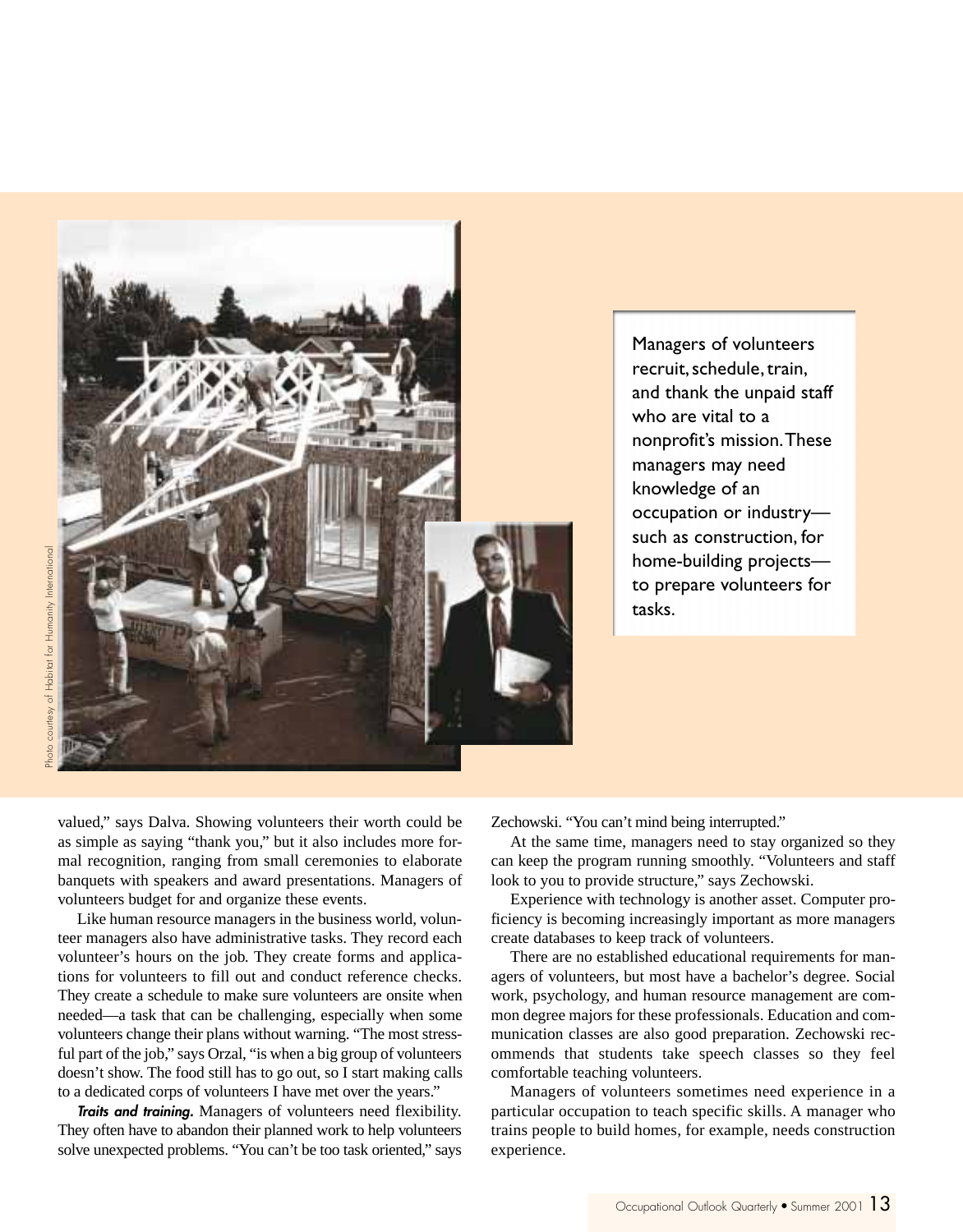Learning volunteer management theory and technique also helps. Several colleges and universities offer courses in volunteer management as part of their graduate programs in public administration, business administration, or nonprofit management. A few offer certificates in volunteer management or the opportunity to design an individual course of study. Current and would-be managers of volunteers can also attend conferences and seminars provided by professional associations. The Association for Volunteer Administration offers certification to members who pass an exam, submit a portfolio, and have at least 3 years of experience.

**Employment and earnings.** The Association for Volunteer Administration includes more than 1,800 members, most of whom are paid to manage volunteers.

Not all managers of volunteers work in the nonprofit sector. Federal, State, and county governments hire managers of volunteers to work in the Peace Corps, AmeriCorps, Senior Corps, and Volunteers In Service To America programs and in other agencies, such as the National Park Service and county volunteer offices, that collaborate with volunteer groups. Some businesses hire managers of volunteers to set up community volunteering programs for employees.

According to a survey by management research firm Abbot, Langer, and Associates, Inc., volunteer managers had median earnings of \$32,000 in 2000—meaning half earned more than that amount and half earned less. And according to the *Annual Salary Survey 2000* by the industry newspaper *Nonprofit Times*, salaries varied by organizational size in 1999, from an average of \$77,268 in organizations with operating budgets of more than \$50 million to an average of \$24,395 in organizations with budgets of less than \$500,000.

#### **Fundraisers**

Earning no profits does not mean having no expenses. For nonprofits, money and supplies can be the difference between starting new, exciting projects and shutting down existing ones.

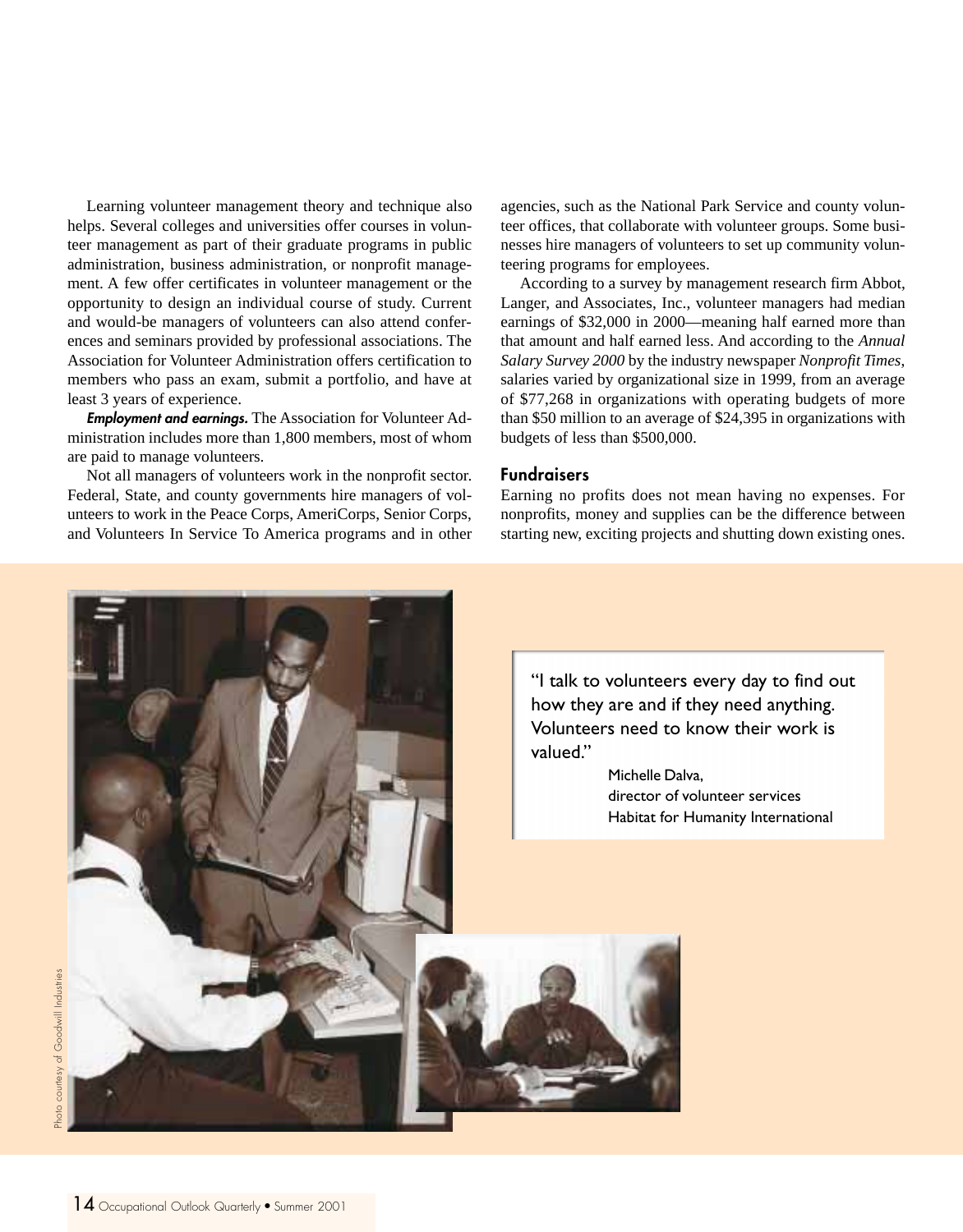Charitable nonprofits earn money from many sources. Some charge fees for the services they provide. A few sell merchandise or memberships to the public. Even if they have additional sources of income, however, nearly all nonprofits need donations to bridge the gap between income and costs.

Fundraisers, usually called directors of development, find the money and other gifts needed to keep nonprofit operations thriving. There are five primary ways fundraisers get donations: asking for large gifts from individual donors, soliciting bequests, hosting special events, applying for grants, and launching phone and letter appeals. In small nonprofits, the director of development does all these things; in large ones, fundraisers specialize.

*Large-gift directors: capital contributions.* Searching for a few million dollars here, a few thousand there—these workers look for big money. A director of large gifts asks people to give large sums of money to a nonprofit. The gifts they solicit are often used for major expenses or new projects. Large-gift directors meet potential donors at fundraising events or find them through contacts with colleagues and other donors. Lunches with donors, meetings in donors' offices or homes, and casual conversation at fundraising events form an important part of a large-gift fundraiser's duties. "To do this job, you have to be good at listening to people," says Dave Perrett, director of the Annual Fund at the Wolf Trap Foundation for the Performing Arts in Vienna, Virginia. "You need to be good at recognizing what people are interested in and seeing where that might intersect with the mission of your organization."

Large-gift fundraisers write reports describing the meetings they have. Most keep a database of the interests of potential donors. Development Associate Nancy Torns at the Salk Institute in La Jolla, California, uses her database when trying to fund a new project. "During a conversation, I might learn that someone is interested in helping cure cancer," she says. "I record that, and then if one of our researchers is studying the causes of cancer, I know who I might call."

Many nonprofits encourage gifts by offering donors unique benefits, such as special tickets to a performance, a parking space, or even their name on a building. Large-gift fundraisers decide what to offer.

Soliciting large gifts takes time and patience. "You can't just ask someone for \$500,000 the first time you meet," says Beth Brumell, director of the Capital Campaign at Children's Medical Center. "Fundraising is about establishing relationships—making a connection between the mission of the organization and the people who can give." It could take over a year to receive a gift from a donor. In that time, fundraisers talk regularly with wouldbe donors and arrange for them to meet people doing the work they would be supporting. "We aren't just asking for money," says Perrett. "We're really offering a service. We're giving people

#### the opportunity to be a part of work they believe in."

*Directors of planned giving: enduring endowments.* Directors of planned giving specialize in helping people make charitable endowments and bequests—gifts that the charity will receive later or over time. Like large gift directors, they nurture relationships and solicit donations. However, planned giving specialists use their expertise in tax, gift, and estate law to help donors understand their giving options. Their expertise enables donors to receive the best tax benefit for the donation they leave to nonprofits.

*Event coordinators: parties with a purpose.* Celebrity galas, black-tie dinners, walk-a-thons, charity bowling tournaments, and other social gatherings large and small are all part of some fundraisers' repertoires. Event coordinators organize entertainment, competitions, and other activities to raise money for nonprofits—and to meet and entertain supporters.

Putting on an event is about managing details, according to Torns. She coordinates her organization's annual benefit, Symphony at Salk. "Everything—from the invitations and the opening speech to the refreshments and the number of chairs—is planned," she says.

Torns checks to see that the caterers have kitchen space, the musicians have places to rest, the decorators have the proper centerpieces, and each part of the event happens on cue. "Until the moment the orchestra begins," says Torns, "it's crazed."

Even with the best-laid plans, managing an event can be harrowing. "You have to be a person who can manage crisis," says Debbie Denmark, an event coordinator for Junior Achievement, Inc., in Colorado Springs, Colorado. One of her most alarming emergencies was when the keynote speaker for an event had not arrived 5 minutes before he was scheduled to speak. The speaker came just in time, but not before Denmark had tracked down her organization's president and executive director and prepared them to go on in his place.

Event coordinators are also concerned with the budget for their events. They work to keep costs low so more of the event's proceeds go to the cause. "We once hosted a big gala," says Denmark. "It was exciting to see the limos and celebrities, but it was expensive. Sometimes, smaller events, like the breakfast we gave this year, have lower overhead and higher rates of return." To minimize costs, event coordinators often ask for donations of supplies from businesses, such as discounts on food from a local restaurant. Many coordinators make donated items the center of the activity, as in the case of charity auctions.

Some fundraisers combine event management with hands-on donation collection. Mary Beth Phelps, director of development and community relations for Goodwill Industries of Northeast Indiana, arranges clothing drives by choosing an easily accessible drop-off location for the clothes and designing posters and fliers to advertise the event. On the day of the clothing drive, she stands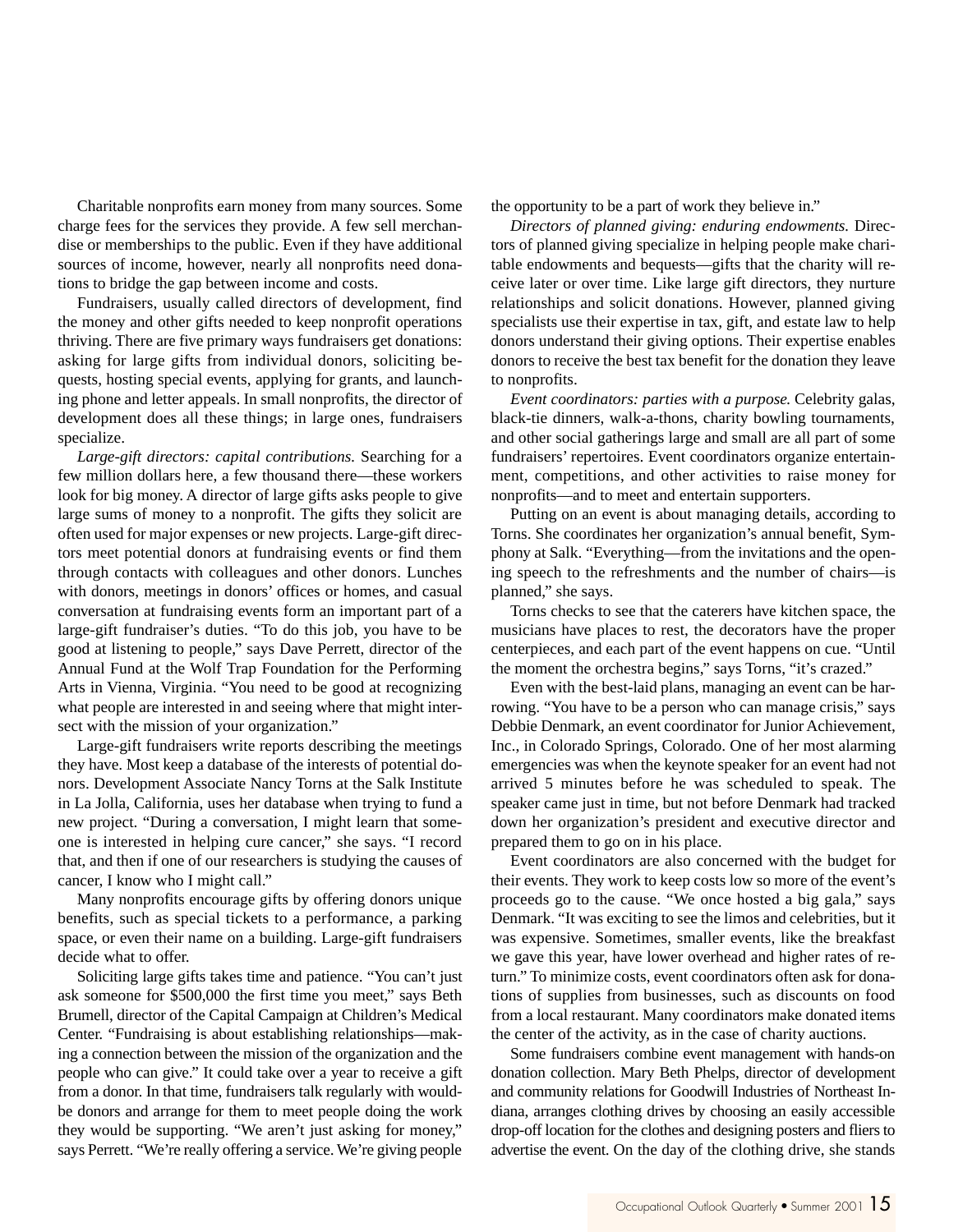An organization with no profits still has expenses. Fundraisers find the money and donations that keep nonprofits operational.



in the nearest parking lot taking clothes from drivers and loading their donations onto trucks.

*Grant writers: funding from foundations.* In addition to individual donors, nonprofits seek money from corporations, foundations, and government agencies. Grant writers, also called directors of foundation relations and directors of corporate relations, write proposals describing why they need money and exactly how they would use it if they got it. For instance, when the employees at Central Arizona Shelter Services in Phoenix, Arizona, wanted to open a dental clinic, grant writers wrote to foundations and businesses explaining why the community needed a clinic and how the clinic would operate. They included details, such as the total amount of money, staff, and supplies needed and a description of the clinic's location and services. The proposal was accepted—and when the money came, the clinic opened.

But winning a grant doesn't start with writing proposals; it starts with research. Grant writers make sure their proposals have a good chance of success before they begin to write. They comb through databases of foundations and government grantmaking agencies, looking for organizations with the same goals as the nonprofit. "It's important for grant writers to show how they fit in with the mission of the grantmakers," says Maggie Martin, development director at Central Arizona Shelter Services in Phoenix. Organizations that have given to similar projects in the past are particularly good prospects. In a few large charities, researching donors is a full-time specialty.

Grant writers often meet with grantmakers before submitting a proposal. They might invite a grantmaker to tour the nonprofit's facilities. Establishing a relationship with a donor increases a proposal's chances of success.

*Director of mailing and direct marketing: Missives with a mission.* Many fundraisers send form letters and make phone calls to large numbers of potential donors. An entry-level fundraiser's first job might be to draft a letter asking for donations as part of an organization's annual campaign. Directors of mailings often buy lists of names and addresses from marketing companies. They decide which types of lists would include the most likely prospects. Mailing directors also recruit and train volunteers to stuff envelopes and make phone calls. When they receive a donation, mailing managers or their assistants record the gift and send a thank you letter.

**Traits and training.** Good fundraisers are outgoing, confident, and service oriented. "I look for people who can be gracious people who can feel and show gratitude and pay close attention to what interests another person," says Perrett.

Fundraisers need to be persuasive communicators so they can convince others that a cause is worth supporting. A fundraiser's communication skills include the ability to write well. "I'm sure I was given this job because of my writing ability," says Martin. When hiring new employees, she looks for people who can write request letters, thank you notes, and grant proposals.

In addition to these skills, fundraisers need a dash of courage. Torns explains, "You can't be too shy to ask for the money."

Most fundraisers have a bachelor's degree. Often, they major in marketing, public relations, or English, but people with any major can enter the field. Planned giving specialists, who help people make bequests or set up endowments, must understand the latest gift and tax law. They often have law or finance training.

More than 70 colleges and universities offer courses in fundraising. In these classes, students learn how to locate donors, write grants, create fundraising budgets, and cut fundraising costs. The National Society for Fundraising Executives also offers courses and certifies development professionals who pass an exam on fundraising theory, ethics, and technique.

Many fundraisers begin their careers as development associates in nonprofits, updating the database of donors, doing other clerical tasks, and later writing grants and setting up special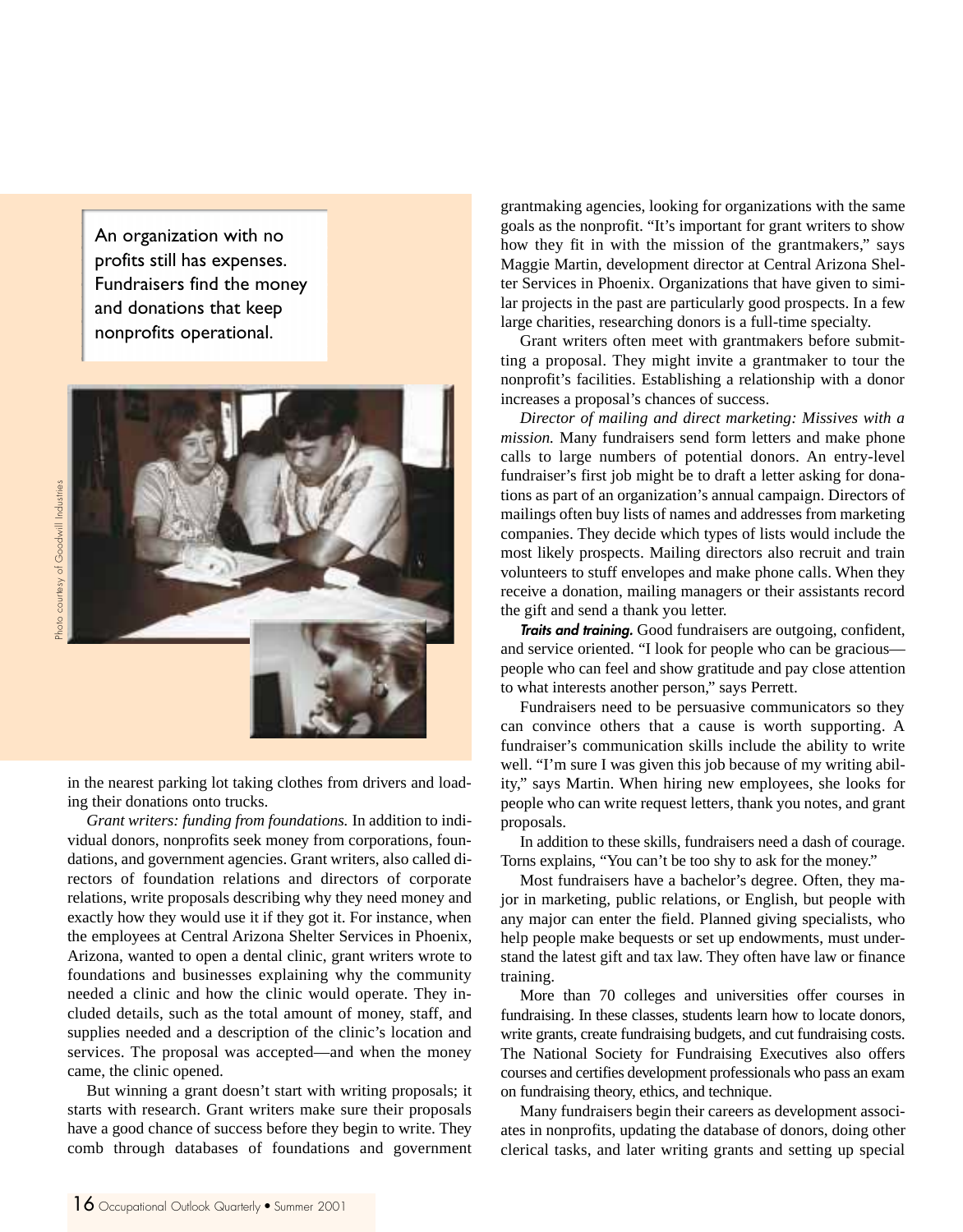events. "Doing office work is a good way to start learning about an organization and the process of raising money," says Perrett.

Certain kinds of business experience can also help prepare people to raise money and secure other nonmonetary donations. More than 90 percent of all fundraisers begin their careers doing something else, according to the National Society for Fundraising Executives. Often, they transfer into the occupation after working as public relations specialists, sales workers, or market researchers.

**Employment and earnings.** The majority of fundraisers work for charitable nonprofits. But some work for for-profit consulting companies.

The National Society for Fundraising Executives reported about 19,000 members in 1999; 11,217 were directors of development or associate directors, and 1,254 were consultants in fundraising firms. The rest were executive directors or other staff involved in raising funds.

Fundraisers with less than 3 years of experience earned median salaries between \$33,000 and \$40,000, according to the Society's membership survey. Those with 10 to 14 years of experience earned between \$50,000 and \$60,000.

Salaries also vary with specialty. According to a study by



Abbott, Langer, and Associates, Inc., planned giving managers had median earnings of \$50,003 in 2000; grant proposal writers earned \$38,500; donor research managers earned \$37,750; and special events fundraising managers earned \$31,992.

#### **Foundation program officers**

Fundraisers make a career out of asking for money; program officers make a career out of giving it away. Every year, foundations give billions of dollars of grant money to nonprofits. Workers like Peter Martinez, a senior program officer at the McArthur Foundation in Chicago, help decide who will receive the money and ensure recipients use it well. Program officers usually don't make the final decision about who will receive a grant; foundations' unpaid boards of directors do that. Instead, program officers solicit and accept applications and make recommendations to the board of directors.

Martinez is in charge of a \$40 million fund earmarked for nonprofits trying to improve Chicago schools. His first task as the manager of the fund was to write guidelines describing the kinds of projects the foundation hoped to finance. "Program officers analyze the problems the foundation wants to address. We decide what kinds of solutions we want to focus on," he says. "For the fund, I analyzed the current condition of education, identified areas for improvement, challenges, and possible solutions. Given all of that, I decided what kinds of grants we should be making and to whom."

After writing guidelines, program officers help organizations apply for grants. "I can't just sit back and wait for the perfect application," says Martinez. "I go out and hit the streets, where the work is being done. I talk to people about their ideas and give them suggestions on how to sharpen their proposals."

Martinez stays in close contact with grant recipients. He requests and reviews periodic progress reports and sometimes makes site visits to see how a charity operates.

Program officers stay up to date by reading studies and reports about their issue. And they search out community leaders and organizations with new ideas.

Debbie Barter, a program officer at the Orange County Community Foundation in Irvine, California, works for a different kind of foundation. The money her foundation distributes comes from individuals and groups instead of from one major donor. In addition to making recommendations about grants and scholarships already in place, Barter helps individuals and groups find local charities to support. "People tell us what interests them, and then we find nonprofits to match. You learn a lot about what's happening in the community when you do this job."

Community foundation workers also publicize local grants. Mary Mitchell is the program associate at a community foundation who administers a college scholarship fund. She meets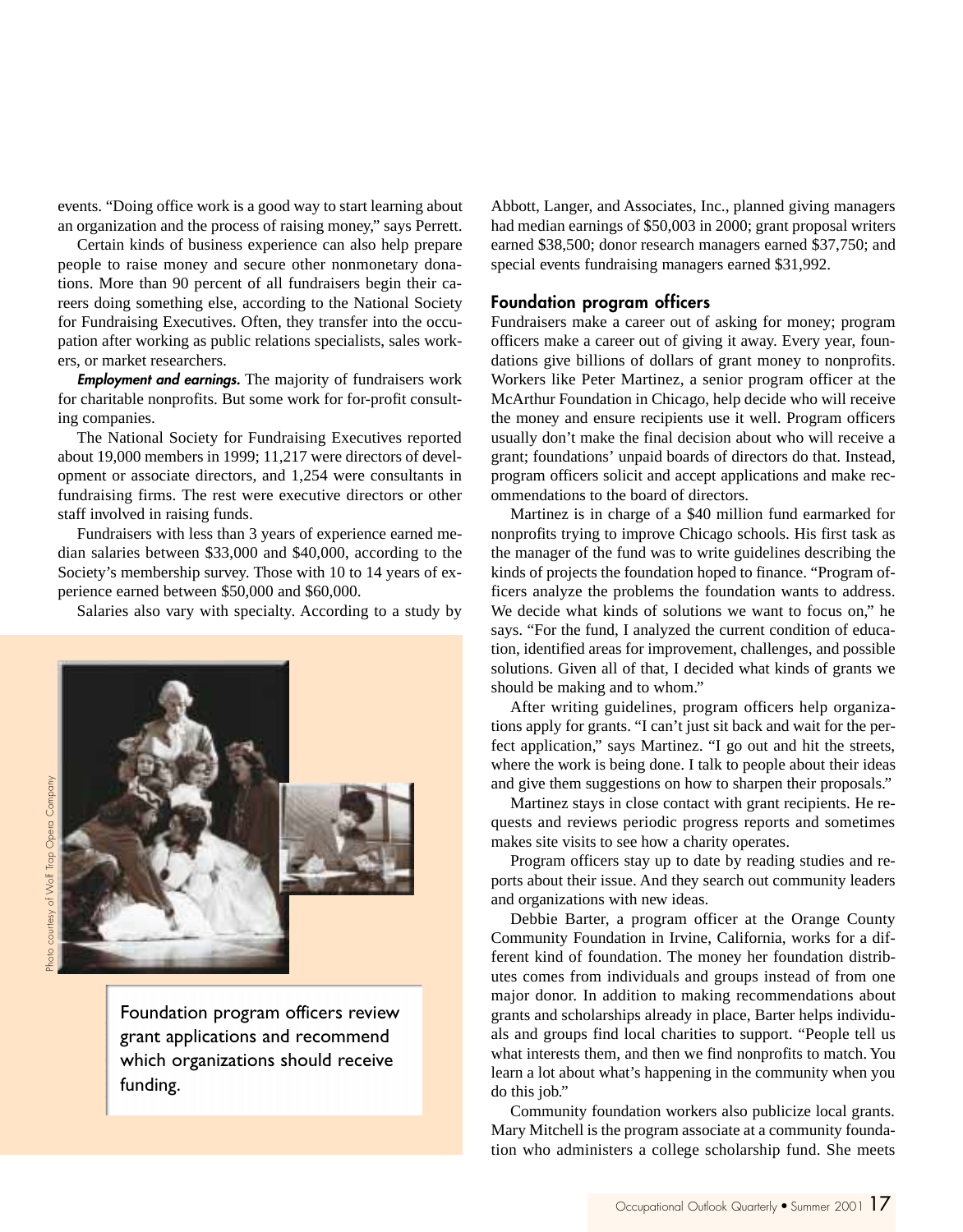# *Paid occupations*

with guidance counselors to tell them about the scholarships. Then, she keeps track of the money and makes sure recipients remain eligible after the scholarships are awarded. Much of her work is administrative—maintaining a database, sending letters, cutting checks—but some tasks are more visible to the public: every year, she presents awards to scholarship winners at school assemblies.

**Traits and training.** Program officers uncover innovative approaches to social problems or—for those focusing on the arts—creative theater, music, art, and television projects worthy of funding. To do that, they need to understand the cause well enough to spot people and organizations with good ideas. They also must be studious enough to read and research.

Communicating the results of their studies is equally important for program officers. They must write clear summaries of grant proposals for members of the deciding board. And they need the interpersonal skills to teach, guide, and collaborate with grant applicants.

In large foundations, program officers almost always have advanced degrees. A program officer specializing in health programs, for example, often has a master's or doctoral degree in public health.

Program officers also need experience working in the kinds of nonprofits that receive grants. Before Martinez became an officer, he worked as a community organizer, identifying, recruiting, and teaching local volunteers to solve education problems.

Some people with less education and experience work as foundation program assistants. Those with bachelor's degrees often research issues and draft reports. Other assistants sort incoming grant proposals, update foundation databases, and draft acceptance and rejection letters.

At small foundations, assistants might run a particular grant or scholarship program. They need good writing and computer skills, but they don't always need a college degree.

**Employment and earnings.** There were about 15,471 people employed at foundations in 2000, according to a study by the Foundation Center. The number of foundation employees has been growing, nearly doubling since 1990. Some foundation staff are program officers, but many are in other occupations, including chief executive officer, research assistant, computer specialist, financial analyst, and secretary.

Program officers had median earnings of \$65,000 in 2000, according to a survey by the Council of Foundations.

#### **Communications directors**

Communications directors increase awareness of a nonprofit's activities. They write press releases and make phone calls to entice the media to publicize their events. Communications directors are



If hands-on service appeals to you more than the administrative jobs profiled in the article, you'll find many employment opportunities in the nonprofit world.

Following are some of the most well-known jobs in the nonprofit sector. Education and training requirements vary from on-the-job training to a bachelor's or graduate degree. Several of these occupations and their training requirements are described in detail in the 2000-01 edition of the *Occupational Outlook Handbook*. The *Handbook* is available at many public libraries and career centers and online at **http:// stats.bls.gov/ocohome.htm**.

#### **People-to-people occupations**

Some nonprofit occupations focus on direct interpersonal interaction with clients. The people in these occupations provide counseling, health, and educational services. They include:

- ◆ *Credit counselors.* Using basic math or more advanced skills, credit counselors help individuals and small business owners in money matters such as managing their finances, getting out of debt, and saving for a downpayment on a home.
- ◆ *Instructors***.** Teachers in nonprofit private schools and residential homes usually teach the same academic subjects that public school teachers do. Other instructors teach outside of the classroom—for museums, environmental groups, and other types of nonprofits—guiding field trips, designing hands-on learning activities, and running educational programs. Requirements for non-classroom jobs are flexible, but many instructors have a college degree and experience in the subject they teach.
- ◆ *Medical personnel.* Some doctors, nurses, public health workers, and other medical personnel work in nonprofit hospitals and clinics doing work similar to that in for-profit and government institutions. They also provide medical assistance or training in disaster areas or serve as advisors in health-related or international development nonprofits.
- ◆ *Outreach workers***.** These workers find people who need services and invite them to receive those services. Some search for individuals who live near the nonprofit; others manage the nonprofit's intake center. Knowing more than one language helps outreach workers communicate with more potential clients.
- ◆ *Residential counselors***.** Residential counselors assist residents in youth homes and halfway houses to gain self-suf-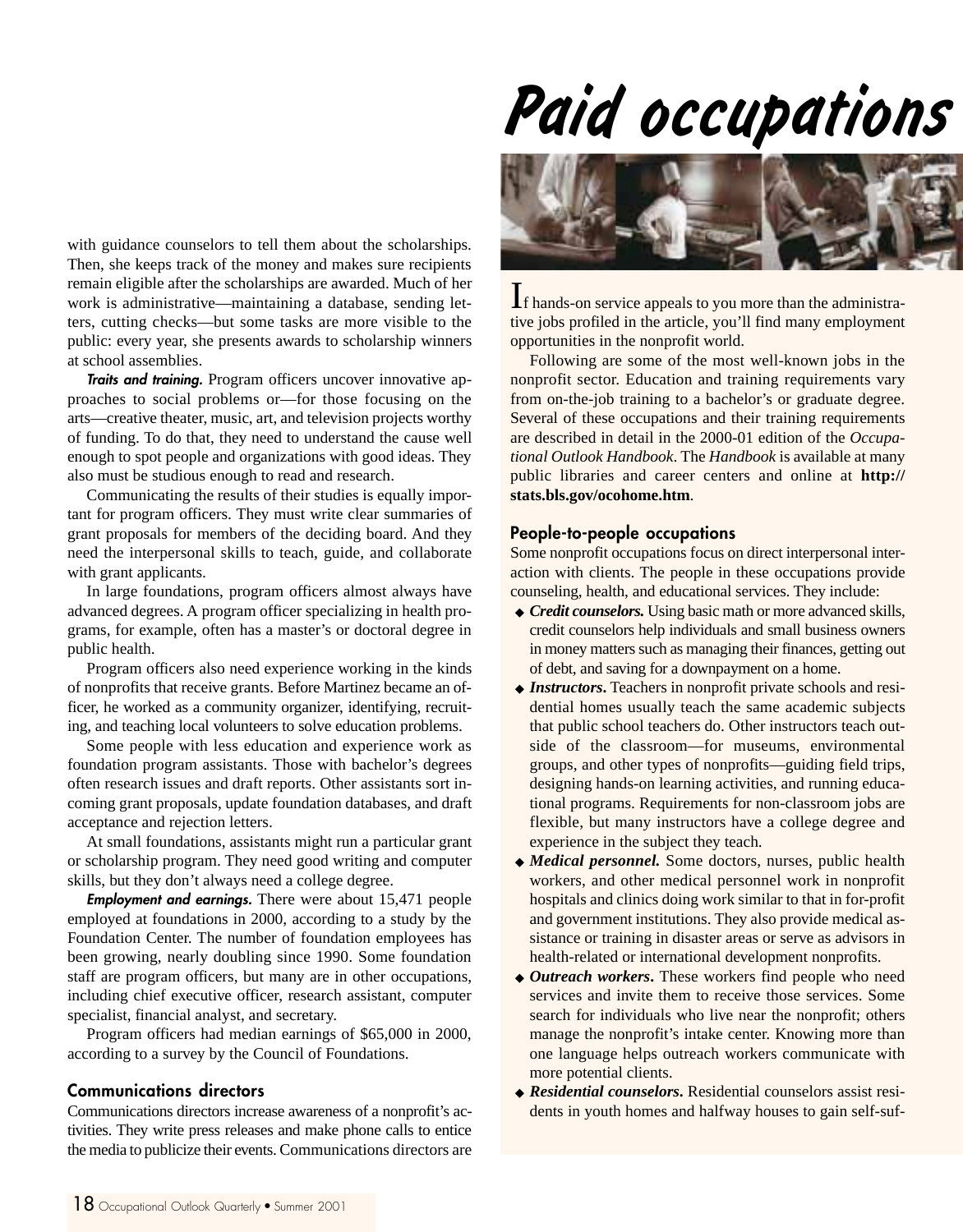# *on the nonprofit front line*



From left, photos 4 and 6 courtesy of Capital Area Food Bank of Austin, Texas; photos 7 and 8 courtesy of American Red Cross.

ficiency and problemsolving skills. They design educational, social, and entertainment programs for residents, and they enforce house rules.

- ◆ *Social workers***.** Social workers meet with a nonprofit's clients to monitor their progress and help them solve problems. They counsel clients individually; refer them to outside resources for medical care, job training, and other services; and teach group classes on life skills, such as managing finances, parenting, and cooking healthy meals. If they have a master's degree in clinical social work, they may provide psychological counseling.
- ◆ *Substance abuse counselors.* These workers help people who are or have been addicted to drugs or alcohol. They host classes and group discussions, monitor and meet with clients, and find outside resources.
- ◆ *Other human service workers***.** A host of other human service workers manage youth camps, work in clinics and hospitals, and help people directly in other ways. Their responsibilities range from entry level to managerial.

#### **Food-related occupations**

Many nonprofits gather food and prepare meals for people. To fulfill this mission, they rely on workers such as the following:

- ◆ *Cooks***.** In residential homes, emergency kitchens, nonprofit daycare centers, and other nonprofits, cooks prepare meals for large groups of people. Some cooks supervise a cadre of volunteers who may be new to cafeteria-style cooking; others teach students to cook as part of job-training programs.
- ◆ *Food bank workers*. Food banks collect donated and surplus food for other nonprofits to use. Food banks hire warehouse managers and agency relations managers to organize and distribute the food. *Warehouse managers*, using inventorytracking technology and driving forklifts and other equipment, store food so it stays fresh and easy to find. *Agency relations workers* find and register nonprofit groups that pick up food, and they visit their customers periodically to ensure that food is stored safely.
- ◆ *Food service managers***.** Food service managers in nonprofits supervise the work of cooks. They plan meals and oversee food safety.
- ◆ *Nutritionists***.** Nutritionists in nonprofits decide what food will be on the menu, making sure the meals meet nutritional requirements. Some do less familiar work, such as studying

the nutritional value of foods in countries where an international development organization works.

#### **Advocacy occupations**

Some nonprofits focus on gathering support for their cause and helping other nonprofits grow. To learn more about these types of workers, see Matthew Mariani's article, "Advocates at Work: Three Lobbyists and an Organizer," in the winter 1996-97 issue of the *OOQ*. Some advocacy occupations include:

- ◆ *Chapter relations workers***.** These professionals help small nonprofits find and use existing resources. They also offer expert advice; they might travel to a faraway chapter to teach a class on volunteer recruitment or tell a local chapter how to find free books.
- ◆ *Community organizers***.** These activists recruit and organize members of a community to work for a cause. As part of this work, they publicize and lead community gatherings and discussions and meet with government agencies and the leaders of other nonprofits.
- ◆ *Nonprofit lobbyists and government relations managers***.** Lobbyists garner government support for their organization's ideas and interests: they track and publicize information about upcoming legislation, find arguments for or against legislation, and meet with lawmakers. Sometimes, government relations workers advocate for individuals, helping them resolve difficulties with government agencies.

#### **Trade and transportation occupations**

Many employees with skill in trade or transportation work for nonprofits using their tools and equipment know-how.

- ◆ *Construction workers***.** Some nonprofit construction workers supervise volunteer-led construction and capital improvement projects in neighborhoods, schools, and parks. A few construction managers lead projects oversees.
- ◆ *Drivers***.** Some drivers working for nonprofits take children or adults to appointments and special events. Others transport food and supplies to distribution centers or to individuals at home.
- ◆ *Maintenance workers*. In nonprofits, maintenance workers repair residential facilities, including senior centers and lowincome housing units. They may also teach basic maintenance procedures to volunteers and vocational students.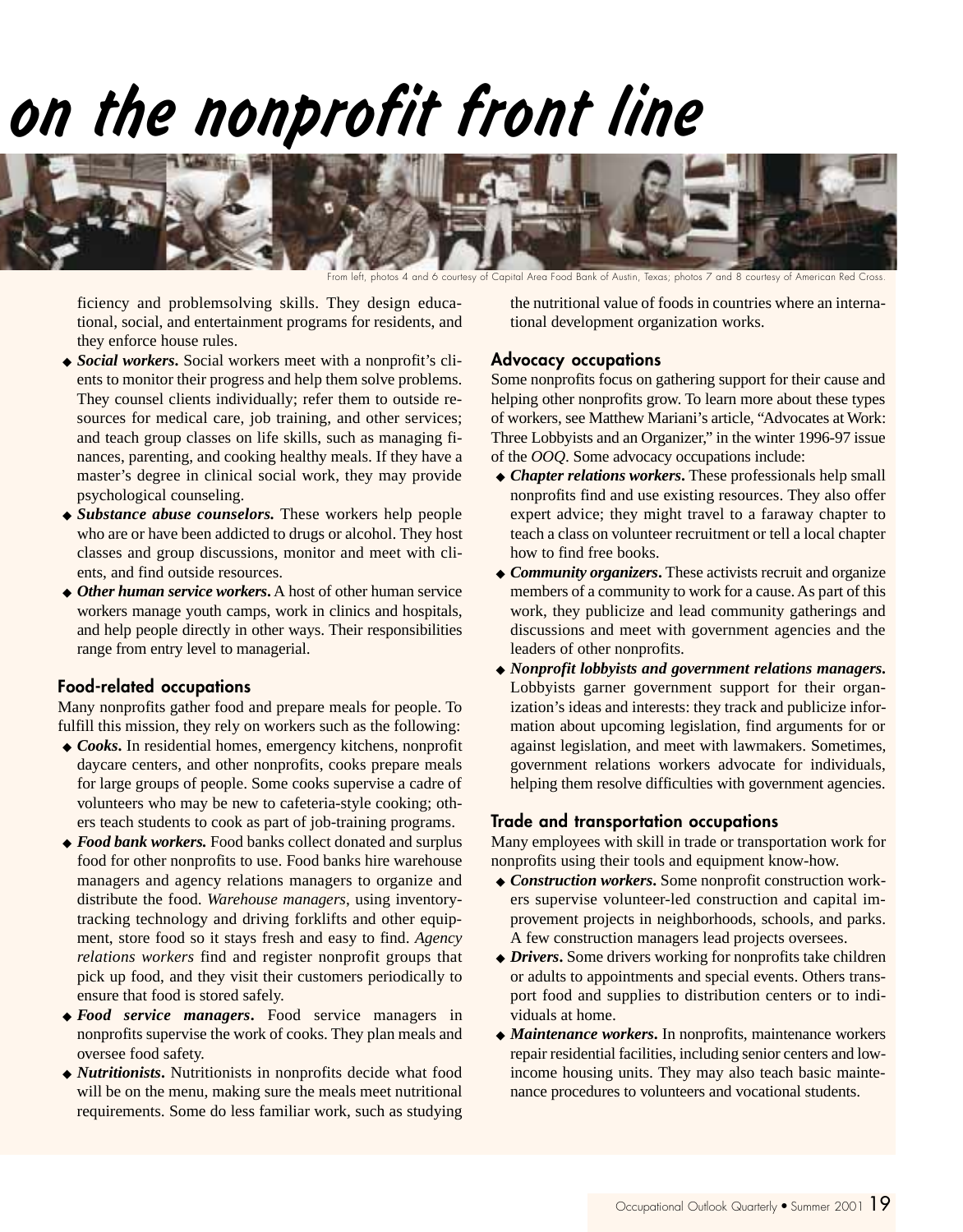often in charge of an organization's publications, including newsletters and magazines, which tell the story of its activities.

In disaster relief organizations, for example, communication directors contact the media when their organization responds to disasters. After relief efforts have begun, they make public appeals for assistance; they might create a radio commercial or Web page to solicit donations and volunteers. They find volunteers and recipients of aid for reporters to interview. Later, after the crisis passes, they may write an article for the newsletter they publish describing the nonprofit's efforts. They want to keep the public, donors, and employees aware of their organization's successes.

Communications directors' tasks are similar to those of public relations workers and writers in the business world, but many see differences in nonprofit work. "I'm telling an important story," says Amy Parham, communications director of the Capital Food Bank in Austin, Texas. "In my case, I tell the story of hunger. It's more interesting to me than selling products." According to Jason Smith, public relations manager of the American Red Cross' San Diego chapter, communications workers often spend more time looking for interviewees than they would in the corporate world. "We want to find volunteers or members of the public to talk about us," he says. "That can be more difficult than just setting up an interview with employees."

Communications directors work in an office for much of each day, either writing at a computer or talking on the phone. But they also visit the sites where an organization is working. When the American Red Cross responds to a crisis or hosts an event, Smith calls reporters he knows and then moves to the site to watch what's happening and interview people on scene.

**Traits and training.** Communications directors need to be outgoing and aware of the attitudes and opinions of the community. They need to be good at establishing and maintaining a network of support for the organization.

They should be able to write compelling stories, without being overly melodramatic or emotional in their prose. They find good facts and let the story tell itself.

Most communications directors have college degrees, often in public relations, marketing, or English.

**Employment and earnings.** There are no recent data available on the number of communication directors working in nonprofits. But according to a study by Abbott, Langer, and Associates, Inc., directors of public relations in nonprofits of every type had median earnings of \$44,000 in 2000. Median earnings in charitable nonprofits were probably lower, especially in small organizations.

#### **Executive directors**

"Running a nonprofit is a lot like running a business," says James McClelland, who directs Goodwill Industries of Central Indiana. "I recruit and manage a staff, oversee a budget, and make decisions about programs."

Executive directors, sometimes called chief executive officers, manage nonprofits. They search for new project ideas and for government, nonprofit, and business leaders who can collaborate with their organization to help it grow.

Choosing which projects to undertake and which to set aside is central to a director's job. "I look at whether a project fits with our core mission and if it is something we can do well," says McClelland. "We want to be innovative and do what is needed, but we have to be careful not to stretch our resources too thin." He checks that the nonprofit has the resources to run the program successfully.

But executive directors don't have the final say when deciding how a nonprofit will operate. They report to an unpaid board of directors, including a president, treasurer, and secretary. The board oversees the nonprofit and approves major initiatives. Directors regularly make formal and informal presentations to the board.

Executive directors are generalists, watching over every part of the organization. And in organizations where they are the only paid members of the staff, directors step in to help with the daily work of each department.

In many organizations, executive directors spend at least a quarter of their time raising money. Even if they manage a fundraising staff, directors also write grant proposals themselves and meet with donors.

**Traits and training.** Successful executive directors like making plans and setting goals. They recognize good ideas and predict what resources new projects will require.

And executive directors need to be good managers. Even if a director is the only employee, he or she will likely supervise a staff of volunteers.

Communicating well is another must for executive directors. Many serve as spokespeople for their organization. And in small organizations, executive directors are usually the ones to write grants and raise funds.

Math and budgeting ability are also essential because executive directors need to oversee budgets and present them to the board.

There are many ways to prepare for the job of running a nonprofit. Most paid executive directors in large nonprofits have graduate degrees, often in business or public administration. Many colleges and universities offer programs tailored to nonprofit management. There are more than 70 master's degree programs, usually in business administration or in public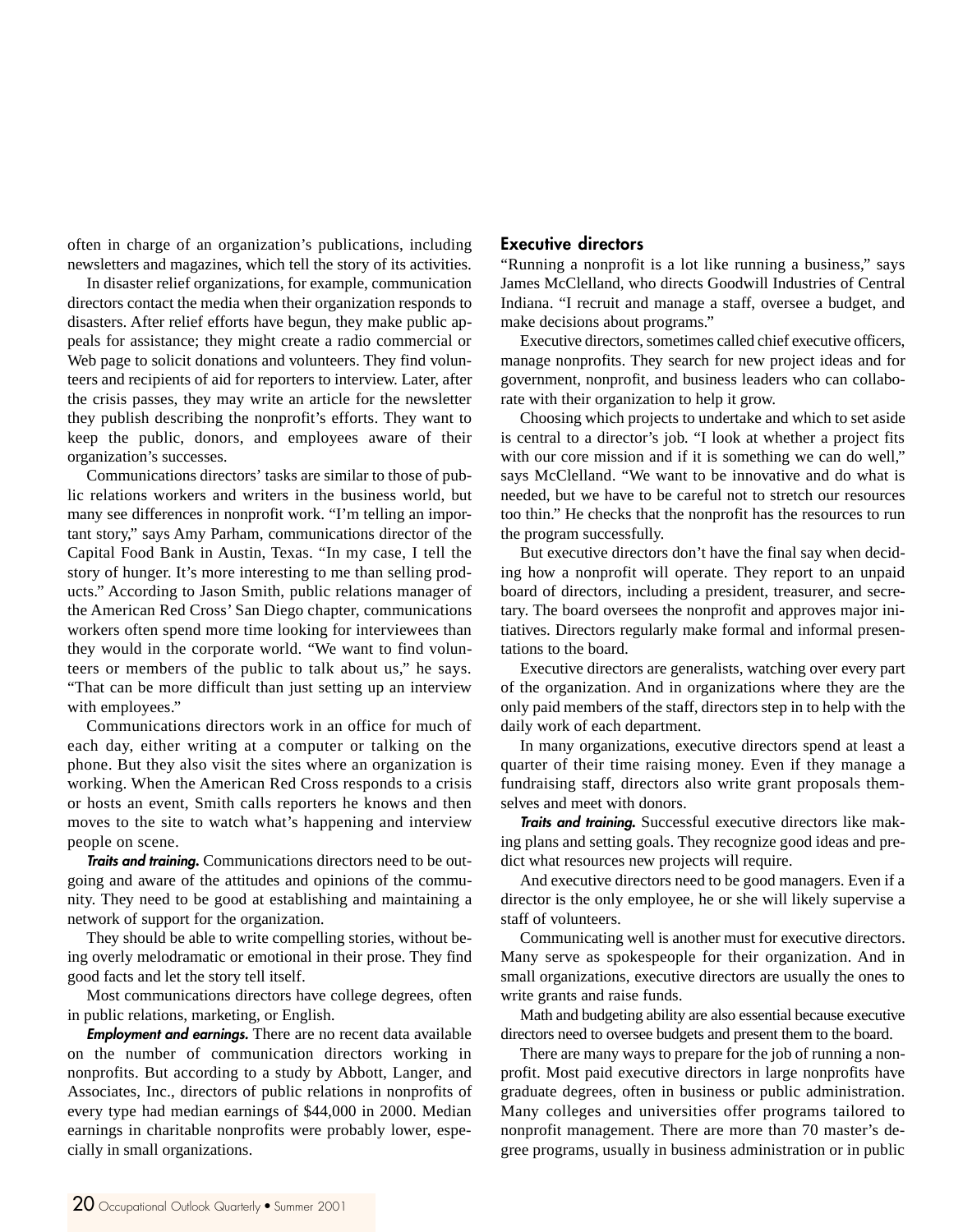administration, with a focus on nonprofit or philanthropic studies.

A few large nonprofits run executive training programs. James McClelland attended a program like this before starting at Goodwill Industries. To qualify for these programs, applicants need leadership experience, a bachelor's degree, and demonstrated interest in nonprofits.

Some executive directors start their careers in other nonprofit positions, such as fundraiser or communications director. Others start on the program side of an organization, offering services directly to the public. They might be teachers, health care workers, ecologists, or another type of professional.

Finally, many executive directors find their jobs by beginning their own nonprofits. Before they draw a salary, though, they have to raise enough money to pay for it. Many executive directors continue working at another job until the nonprofit becomes well established.

**Employment and earnings.** There are no reliable data on the number of executive directors employed in charitable nonprofits. According to Abbott, Langer, and Associates, Inc, the median earnings of executive directors were \$75,000 in 2000. That survey includes the directors of professional and trade associations. Directors in small, charitable nonprofits often earn less.

#### **Other administrators**

Nonprofits also need workers in other administrative occupations. Many organizations have at least one director of finance, comptroller, or accountant, for example. These workers watch over an organization's financial health, prepare annual reports on income and expenses, track donations and purchases, and file financial information with the IRS. Accountants also contribute to fundraising efforts by figuring the costs of new programs and including those estimates in grant proposals.

Nonprofits also hire secretaries, facilities managers, data entry clerks, human resources managers, and other workers commonly found in most business organizations. The larger the nonprofit, the more administrative occupations it needs.

### **Nonprofit culture: Charity work's charms and chores**

What is it like to work in a nonprofit? It depends. Some large and well-established nonprofits have offices that rival those of large corporations. They have plenty of resources and a clear chain of command. But most nonprofits are small and have few amenities, scarce supplies, a casual environment, and flexible job descriptions.

Earnings for workers in many charitable nonprofits are



"I get a lot of satisfaction from what I do for a living. I see rewarding results every day."

> James McClelland, executive director Goodwill Industries of Central Indiana

lower than those of for-profit workers in similar occupations. But some nonprofits offer wages comparable to those found in other sectors. And even in low-paying nonprofits, other financial rewards often come with the jobs. Like many for-profit companies, many nonprofits offer good benefits, such as paid leave, medical insurance, and, increasingly, retirement plans. Even more common in nonprofits are low-cost advantages that include flexible scheduling, sabbaticals, telecommuting opportunities, and a relaxed work environment. Face to learn new tasks and interest and interest and interest and interest and the chance of General Indiana<br>Universe the chance of Graphitan and Susanne McClelland, executive director<br>Goodwill Industries of Central India

But more important than pay and benefits are the intangible compensations. "I get a lot of satisfaction from what I do for a living," says McClelland. "It's a good fit with my value system. And I see rewarding results every day." Rewarding results in nonprofits could include starting a new program, seeing people helped or a problem solved, bringing out the best in a volunteer, or uncovering a new source of funding.

Many workers say they also enjoy the camaraderie of their office. The combination of small staffs and common goals creates a strong sense of teamwork. "The people I work with are probably the best part of the job," says Phelps.

And because so many nonprofits have small staffs, employees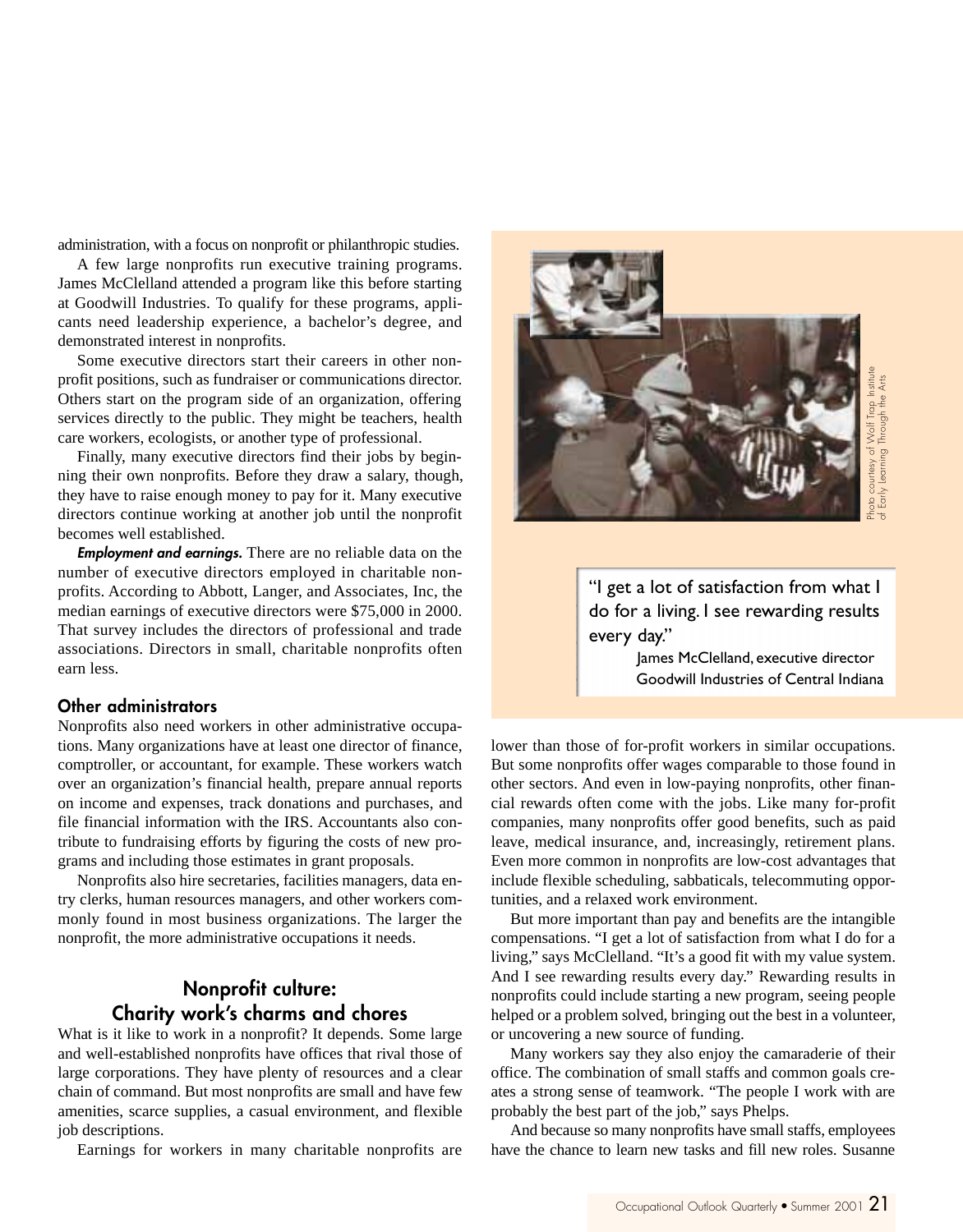Hechmer, the manager of finance and administration at DC Central Kitchen in Washington, DC, is one example. Hechmer, whose formal education is in Latin American studies, learned her budgeting skills on the job at a nonprofit. Her organization was short staffed, so employees took turns administering the office. After a stint as a credit counselor at another nonprofit, she put her love of math to use by moving into a budgeting position at DC Central Kitchen.

But the small size that makes many nonprofits attractive can also create difficulties. Nonprofits with low operating budgets often cannot afford the latest or best office equipment. "For example," Hechmer says, "until recently, I was working with software that was 5 years old." Employees learn to work around these limitations and improvise.

Low budgets can also lead to unstable earnings. Jobseekers who want long-term job security need to research employers before taking a job with a nonprofit. Sometimes, salaries are paid for with grants that end after a set time. Jobseekers can find out about a nonprofit's financial status by asking its employees and by reviewing its annual report and tax returns.

No matter what the budget of the nonprofit, however, working for a cause takes grit and perseverance. "When I'm hiring, I'm not looking for people who are just do-gooders," says Robert Egger, executive director at DC Central Kitchen. "The problems we face are very difficult. The challenges make some people give up. I need people who will be determined and use their heads."

### **Volunteering for a job**

The best way to prepare for a job in a nonprofit is to gain practical experience as a volunteer. "Volunteering lets you try out an organization to see if you like it," says Smith. "It's also a good way to network—to meet people in the field and show them the work you can do."

And volunteering demonstrates commitment to a cause, a trait most workers say is a prerequisite to a good career in nonprofits. "When I have an opening, I look at volunteers as an applicant pool," says Zechowski. "They have already shown they're interested."

When choosing volunteer work, it is important to balance short-term and long-term assignments. Testing a variety of positions in several agencies gives jobseekers a broad perspective of their options. But a long-term assignment allows volunteers to take on greater responsibility and learn more about the inner workings of the nonprofit world.

Finding volunteer work is easy, if you know where to look. Career and guidance counselors at high schools and colleges often maintain a database of opportunities. County libraries and governments often have lists of opportunities as well. And many local churches, school, and social and community groups—all of which are good places to gain volunteer experience—can identify organizations that need volunteers.

Surfing the Internet is another good way to find volunteer openings. Each of the following sites lists opportunities:



Volunteering for nonprofit work not only helps you gain practical experience, it shows your commitment to a cause—a trait hiring managers look for when filling paid positions.